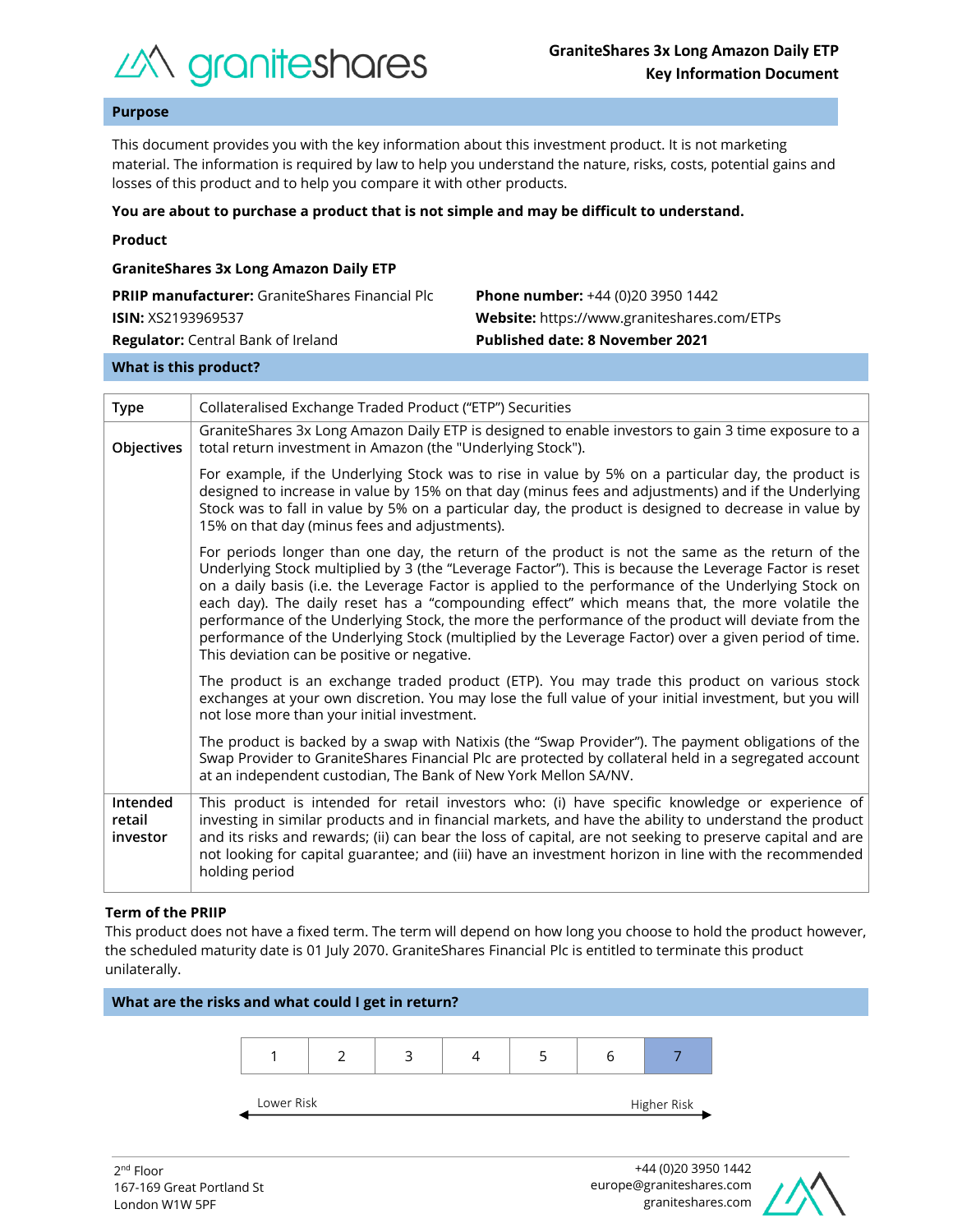# **GraniteShares 3x Long Amazon Daily ETP Key Information Document**

What you might get back after costs  $\sim$  \$6902.44 Average return (%) and the set of the set of the set of the set of the set of the set of the set of the set of the set of the set of the set of the set of the set of the set of the set of the set of the set of the set of t

What you might get back after costs  $\sim$  \$9460.41 Average return  $(\%)$   $\qquad \qquad$   $\qquad$  -5.39%

What you might get back after costs  $\vert$  \$10034.02 Average return (%) and the control of the control of  $0.35\%$ 





The risk indicator assumes you hold the product for 1 day. The actual risk can vary significantly if you hold the product for a longer timeframe and you may get back less. You may not be able to sell your product easily, or may have to sell at a price that significantly impacts on how much you get back.

The summary risk indicator is a guide to the level of risk of this product compared to other products. It shows how likely it is that the product will lose money because of movements in the markets or because we are not able to pay you.

We have classified this product as 7 out of 7, which is the highest risk class.

This rates the potential losses from future performance at a very high level, and poor market conditions are very likely to impact the performance. This product does not include any protection from future market performance, so you could lose some or all of your investment. If we are not able to pay you what is owed, you could lose your entire investment.

**Be aware of currency risk.** If you receive payments in a currency different to that of your home jurisdiction, the final return you will get will depend on the exchange rate between the two currencies. This risk is not considered in the indicator shown above.

**Investment \$10,000**

**Scenario**

**Unfavourable Scenario**

**Moderate Scenario**

**Stress Scenario**

# **Performance Scenarios**

The figures shown include all the costs of the product itself but may not include all the costs that you pay to your advisor or distributor or broker. The figures do not take into account your personal tax situation, which may affect how much you get back.

This table shows the money you could get back over the recommended holding period, under different scenarios, assuming that you invest \$10,000.

The scenarios shown illustrate how your

investment could perform. You can compare them with the scenarios of other products. The scenarios presented are an estimate of future performance based on evidence from the past on how the value of this investment varies and are not an exact indicator. What you get will vary depending on how the market performs and how long you keep the investment. The stress scenario shows what you might get back in extreme market circumstances, and it does not take into account the situation where we are not able to pay you. **Favourable Scenario** What you might get back after costs  $\vert$  \$10552.96 Average return (%) and the set of the set of the set of the set of the set of the set of the set of the set of the set of the set of the set of the set of the set of the set of the set of the set of the set of the set of t

## **What happens if GraniteShares Financial Plc is unable to pay out?**

The product is not protected by the Irish Deposit Guarantee Scheme or any other investor compensation or guarantee scheme. This means that if GraniteShares Financial Plc is unable to pay out, you may lose all of your investment. Since the ability of GraniteShares Financial Plc to pay out depends on receiving amounts due under the product from the Swap Provider, the Swap Provider provides assets daily to a segregated account as collateral for such obligations with a value equal to or in excess of the value of the daily price of the product. If the Swap Provider is unable to pay GraniteShares Financial Plc, its ability to pay out will be limited to the amounts realised from such collateral, as further explained in the Prospectus.

## **What are the costs?**

#### **Costs over time**

The Reduction in Yield (RIY) illustrates the impact the total costs you pay may have on your investment return.

The total costs take into account oneoff, ongoing and incidental costs.

The amounts shown here are the cumulative costs of the product itself, for the recommended holding period,

| Investment \$10,000             | If you cash in after one (1) day |  |
|---------------------------------|----------------------------------|--|
| <b>Total costs</b>              | \$0.67                           |  |
| Impact on return (RIY) per year | 2.44 %                           |  |



One (1) day (Recommended holding period)